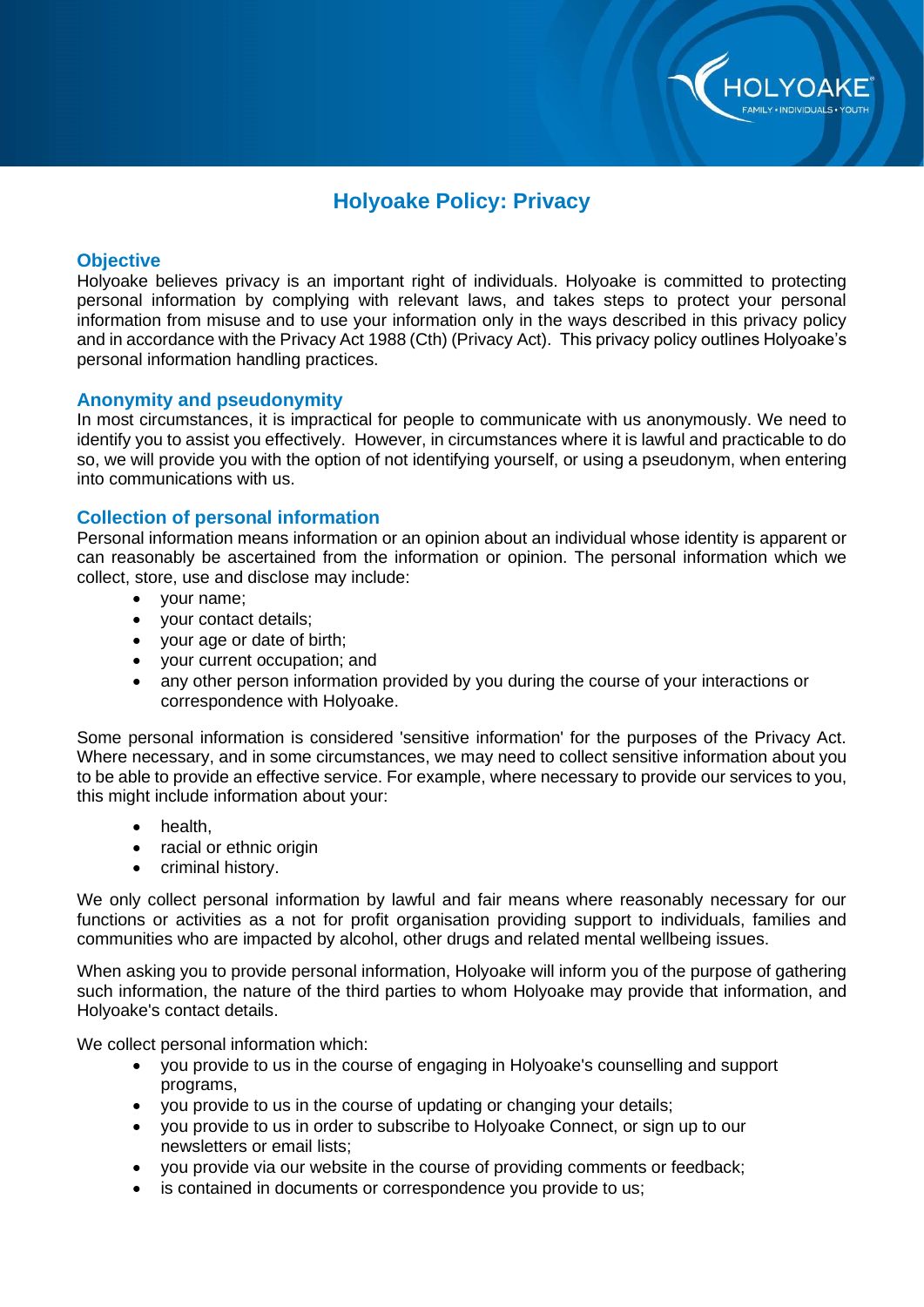

- you provide to us in person, by phone, by post, via our website or via other forms of electronic communication; or
- is provided to us by third parties who have disclosed that information to us (and only if it would be unreasonable or impracticable to collect the information directly from you).

Subject to certain exceptions under the Privacy Act, we only collect sensitive information about you if you consent to the collection of the information and the information is reasonably necessary for one or more of Holyoake's functions or activities. The provision of sensitive information to Holyoake on a voluntary basis will be taken to be consent for this purpose.

In the course of providing our services, we may collect personal information (including sensitive information) indirectly from publicly available sources or from third parties such as a consumer's:

- authorised representative, if one exists:
- referring agency, if one exists;
- other service providers, if one (or more) exist; or
- medical practitioner, if one exists.

## **Disclosure**

We may collect, store (in hard copy or electronic form), use or disclose and otherwise process your personal information for the primary purpose of conducting and supporting our functions or activities and to to provide you with our products and services. Without limiting the foregoing, specific situations in which we disclose information are detailed below.

#### Under Law

Holyoake may be required to provide part or the whole of your personal record on the production by the Court of a subpoena, court order, or under certain legislative requirements. This is a court order that cannot be ignored. Holyoake staff may also have to discuss your information subject to a court order.

#### Under Ethical Circumstances

An ethical obligation to use of disclose personal information may arise for Holyoake where it believes the use or disclosure is necessary to lessen or prevent a serious threat to the life, health or safety of any individual, or to public health or safety.

#### Disclosure to third parties

In the course of providing our services, we may provide personal information (including sensitive information) to third parties such as a consumer's:

- authorised representative, if one exists;
- referring agency, if one exists; or
- medical practitioner, if one exists.

In every instance outlined above, this disclosure is related to the primary purpose of collection and will require the consumer's consent.

More generally, Holyoake uses a number of service providers to whom we disclose personal information. These include providers that host our website servers, manage our IT and manage our human resources information. To protect the personal information we:

- enter into a contract or MOU which requires the service provider to only use or disclose the information for the purposes of the contract or MOU
- include special privacy requirements in the contract or MOU, where necessary.

#### Complaints and reviews

If a consumer makes a complaint, we will usually give a copy of the complaint to the respondent and, where relevant, affected third parties. If a complainant or applicant requests that only limited information is disclosed to the respondent, we may not have enough information to be able to fairly proceed with the matter. The respondent must have sufficient information to respond to the matter in a meaningful way.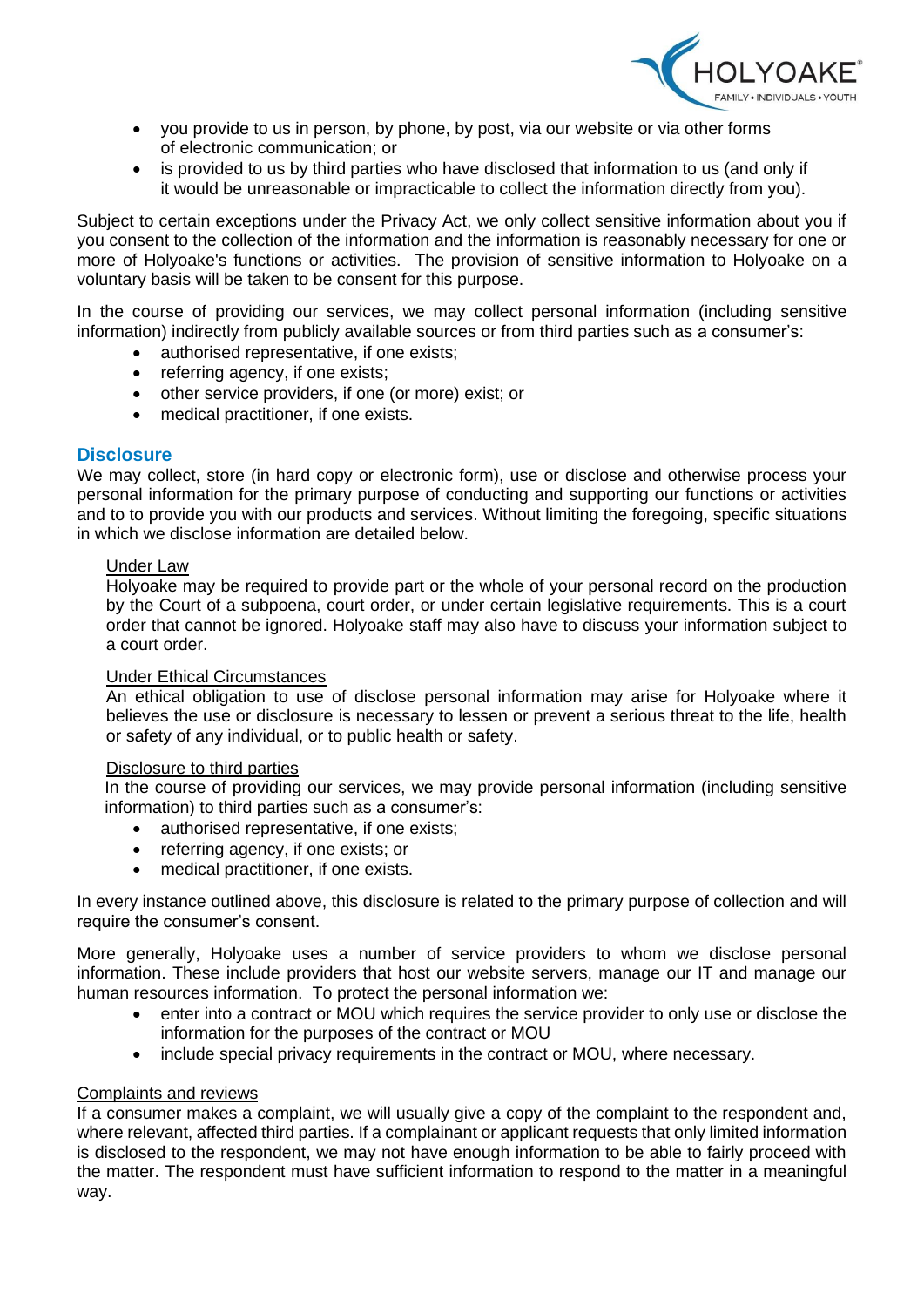

### Review of Holyoake decisions

We may disclose personal information to another review body if a complainant or respondent seeks an external review of Holyoake's decision or makes a complaint to a State or Commonwealth Ombudsman.

#### Disclosure to the media

We only provide the media with personal information relating to a complaint if the complainant has consented.

#### Disclosure of sensitive information

We only disclose a consumer's sensitive information for the purposes for which it is given to us or for directly related purposes that would reasonably be expected or if the consumer has consented.

#### Disclosure of personal information overseas

Generally we only disclose personal information overseas so that we can properly handle the complaint or application. For example, if:

- the respondent to a complaint is based overseas;
- an Australian-based respondent is a related body corporate to an overseas company; or
- a consumer has complained to an overseas entity and Holyoake about the same or a related matter.

We also may send your personal information to other organisations or persons located overseas. For example, in the context of our DRUMBEAT social enterprise activities, overseas disclosure of your personal information to third parties overseas may occur as we use various third party service providers located overseas including, amongst others, Woo Commerce and Stripe. The entities we use are generally located in the Untes States and Ireland.

If we disclose personal information to a third party in a country which does not have equivalent privacy laws to Australia (including with respect to access and enforcement), we will take reasonable steps in the circumstances to ensure that the overseas recipient does not breach the Privacy Act in respect of that personal information.

Web traffic information is disclosed to Google Analytics via our websites. Google stores information across multiple countries. For further information see Google Data Centers and Google Locations. When a consumer communicates with us through a social network service such as Facebook or Twitter, the social network provider and its partners may collect and hold a consumer's personal information overseas.

## **Social media and cookies**

We use a range of tools provided by third parties, including Google, and our web hosting company to collect or view website traffic information. These sites have their own privacy policies. We also use cookies and session tools to improve a consumer's experience when accessing our websites. The information collected by these tools may include the IP address of the device used and information about sites that IP address has come from, the pages accessed on our site and the next site visited. We use the information to maintain, secure and improve our websites and to enhance a consumer's experience when using them. In relation to Google Analytics you can opt out of the collection of this information using the Google Analytics Opt-out Browser Add-on.

We use social networking services such as Twitter, Facebook and YouTube to communicate with the public about our work. When someone communicates with us using these services we may collect their personal information, but we only use it to help us to communicate with the consumer and the public. The social networking service will also handle a consumer's personal information for its own purposes. These sites have their own privacy policies.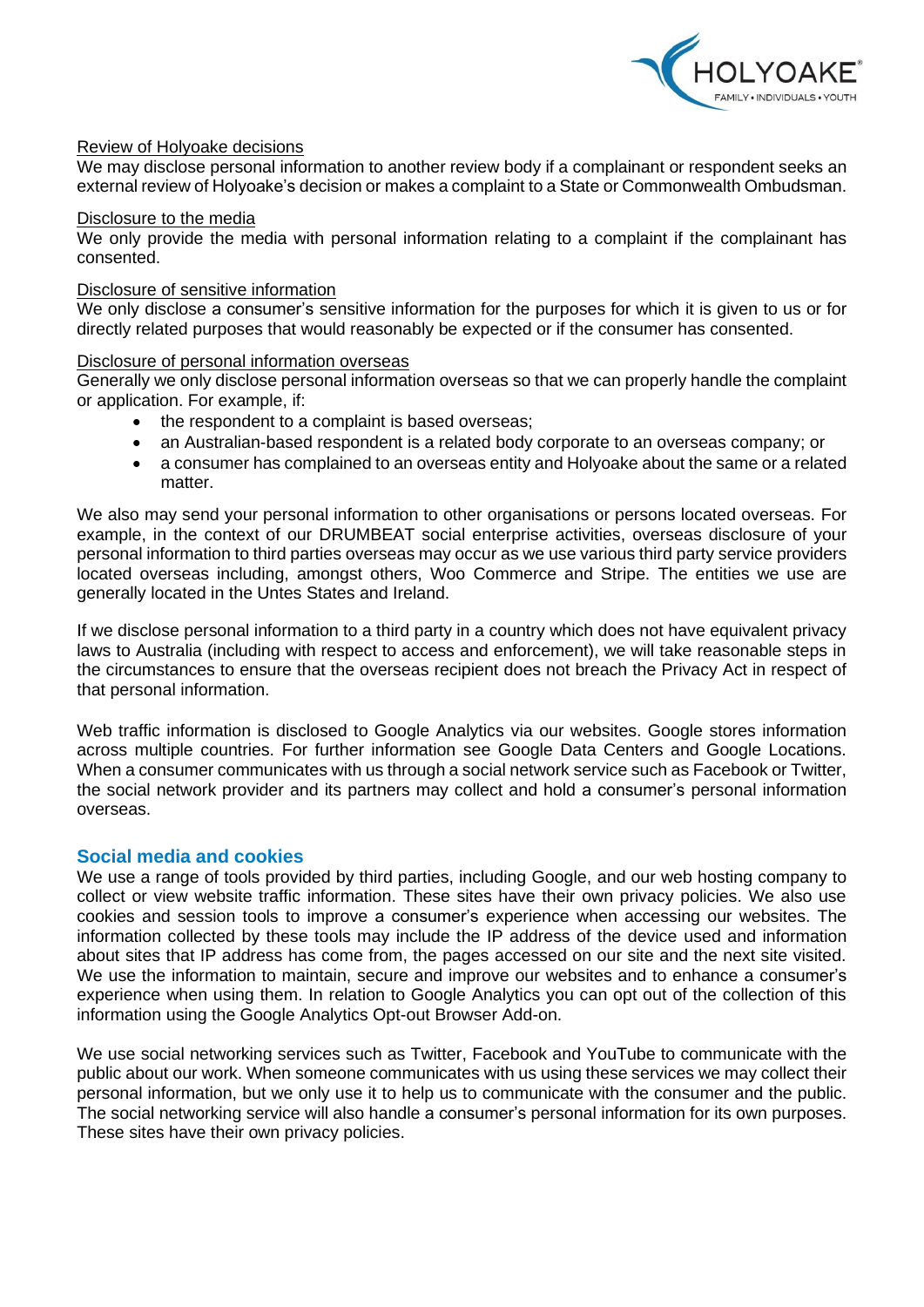

## **Direct marketing**

Unless you request otherwise, we may also use your personal information for marketing purposes to send you news, information about our activities and general promotional material which we believe may be useful or of interest to you. If you do not want us to use your personal information in this manner, please contact us using the contact details provided above in "Section 3 - Open and transparent management of personal information" and we will give effect to your request as soon as possible.

## **Quality of personal information**

To ensure that the personal information we collect is accurate, up-to-date and complete we:

- record information in a consistent format
- where necessary, confirm the accuracy of information we collect from a third party or a public source
- promptly add updated or new personal information to existing records
- regularly audit our contact lists to check their accuracy.

We also review the quality of personal information before we use or disclose it.

#### **Storage and security of personal information**

Holyoake stores personal information it collects on servers located in Australia. We take steps to protect the security of the personal information we hold from both internal and external threats by:

- regularly assessing the risk of misuse, interference, loss, and unauthorised access, modification or disclosure
- taking measures to address those risks
- conducting regular internal and external audits to assess whether we have adequately complied with or implemented these measures.

Employees will ensure that information is stored securely in accordance with our policies on records capture and control, records access and security, and data management. Records will not be destroyed except with reference to our retention and disposal schedule.

## **Accessing and correcting personal information**

Under the Privacy Act (Australian Privacy Principles 12 and 13) a consumer has the right to ask for access to personal information that we hold, and ask that we correct that personal information. The consumer can ask for access or correction by contacting us. If a consumer asks, we will give access to the consumer's personal information, and take reasonable steps to correct it if we consider it is incorrect, unless there is a law that allows or requires us not to.

We will ask the consumer to verify their identity before we give access to a consumer's information or correct it, and we will try to make the process as simple as possible. If we decide to refuse access to, or correct, a consumer's personal information, we must notify the consumer in writing setting out the reasons.

We do not levy a charge in respect of the making of a request for access to personal information held by us. However, we may charge for the reasonable costs incurred by us in providing access to the personal information held by us.

If we make a correction and we have disclosed the incorrect information to others, the consumer can ask us to tell them about the correction. We will do so unless there is a valid reason not to.

If we refuse to correct a consumer's personal information, the consumer can ask us to associate with it (for example, attach or link) a statement that the consumer believes the information is incorrect and why.